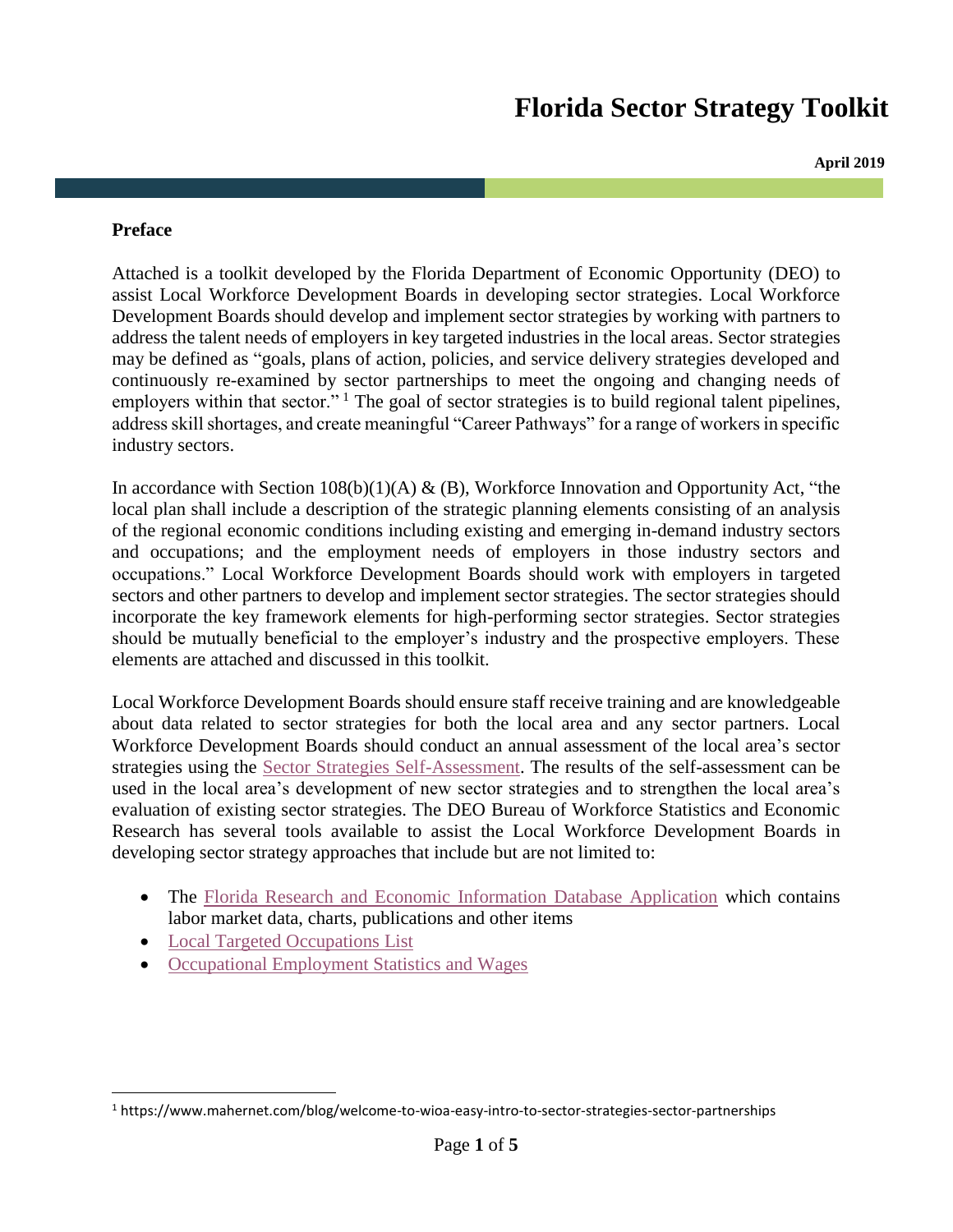# **Sector Strategy Six-Element Framework**

### **1. Element #1: "Built around great data"**

- a. LWDB partners regularly share the data that they collect with one another, meet regularly to analyze data as it pertains to the development and refinement of industry sector strategies, and build consensus on data trends and implications, including how best to implement actions based on the data.
- b. LWDB partners' data is synthesized, shared, and analyzed regularly with target sector employers for validation and refinement. Employers' ongoing input on data is used to update and adjust strategies and investments as necessary.
- c. LWDB partners use data and employer input in an ongoing effort to guide service planning and delivery and investments in training and other areas for target sectors and occupations in those sectors. Data is used in this manner to guide strategies, investments, and service delivery for both employer and job seeker/worker customers.
- d. LWDB partners invest in building the capacity of job seeker/worker and employer services staff to understand and use labor market information and other data in their customer interactions and service delivery.

### **2. Element #2: "Founded on a shared regional vision"**

- a. The LWDB has established a shared vision that guides how the system works to implement sector approaches for employers and job seekers/workers in target industries.
- b. LWDB partners, including employers in target industries and workforce development, economic development, and education partners, among other key regional partners, were involved in developing the shared vision.
- c. LWDB partners are working to demonstrate alignment, collaboration, and engagement around shared sector priorities and strategies in support of the established vision.

## **3. Element #3: "Guided by industry"**

- a. In a coordinated fashion, LWDB partners regularly and collaboratively engage with groups of employers in their target industry sectors to understand sector trends, growth opportunities, skill/credential requirements, and hiring and training needs. Employer outreach and engagement activities are coordinated among partners to avoid duplication of efforts and to minimize employer "fatigue."
- b. The LWDB ensures that industry input guides sector-driven strategies, investments, and service delivery for employers and job seekers/workers.
- c. Target industries' input on workforce needs and challenges is used by the LWDB and its partners to inform the development and delivery of training for staff serving businesses and job seekers/workers.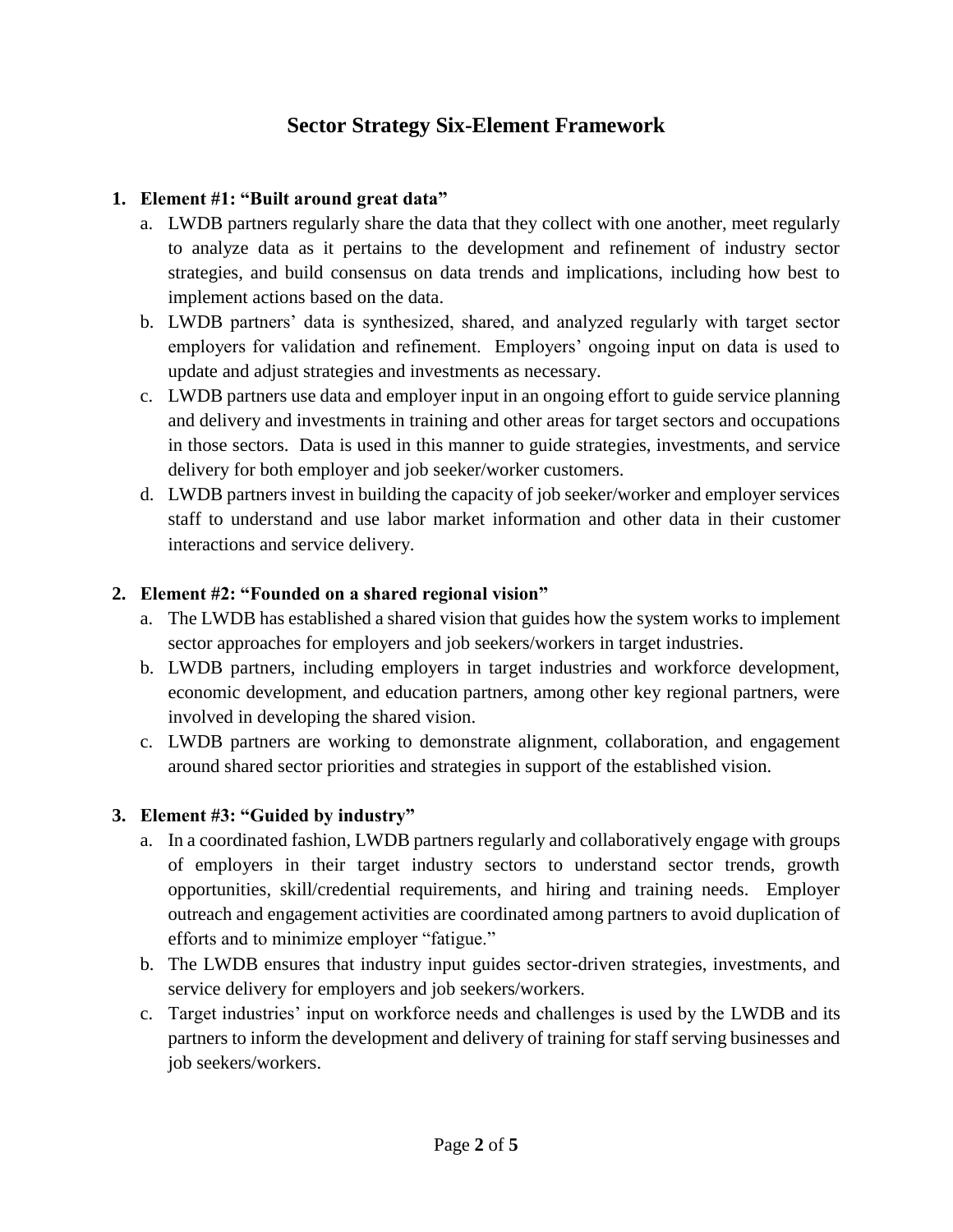#### **4. Element #4: "Lead to strategic alignment"**

- a. The LWDB's strategic plans, strategies, and resource investments reflect a commitment to sector priorities that are shared with employers, economic development, education, and other key partners.
- b. The LWDB seeks the input of partners in developing sector priorities that are reflected in the LWDB's plans, strategies, and resource investments.

#### **5. Element #5: "Transform how services are delivered"**

- a. To the extent feasible given local conditions, LWDB business and job seeker/worker services and service delivery are designed and organized to reflect a focus on sector priorities and are relevant to the identified workforce needs of employers in target sectors.
- b. Relevant LWDB staff is trained and have the skill set and industry knowledge to provide services to business and job seeker/worker customers that address the identified workforce needs of employers in target sectors.

#### **6. Element #6: "Are measured, improved, and sustained"**

- a. The LWDB has established measures (qualitative and/or quantitative) for tracking the impact of its sector strategy efforts. The LWDB uses information from the measures, as well as employer and job seeker/worker feedback, to shape program design, relationshipbuilding, strategic planning, and other aspects of its sector strategy efforts.
- b. The LWDB has a plan in place for supporting the sustainability of its sector strategy efforts.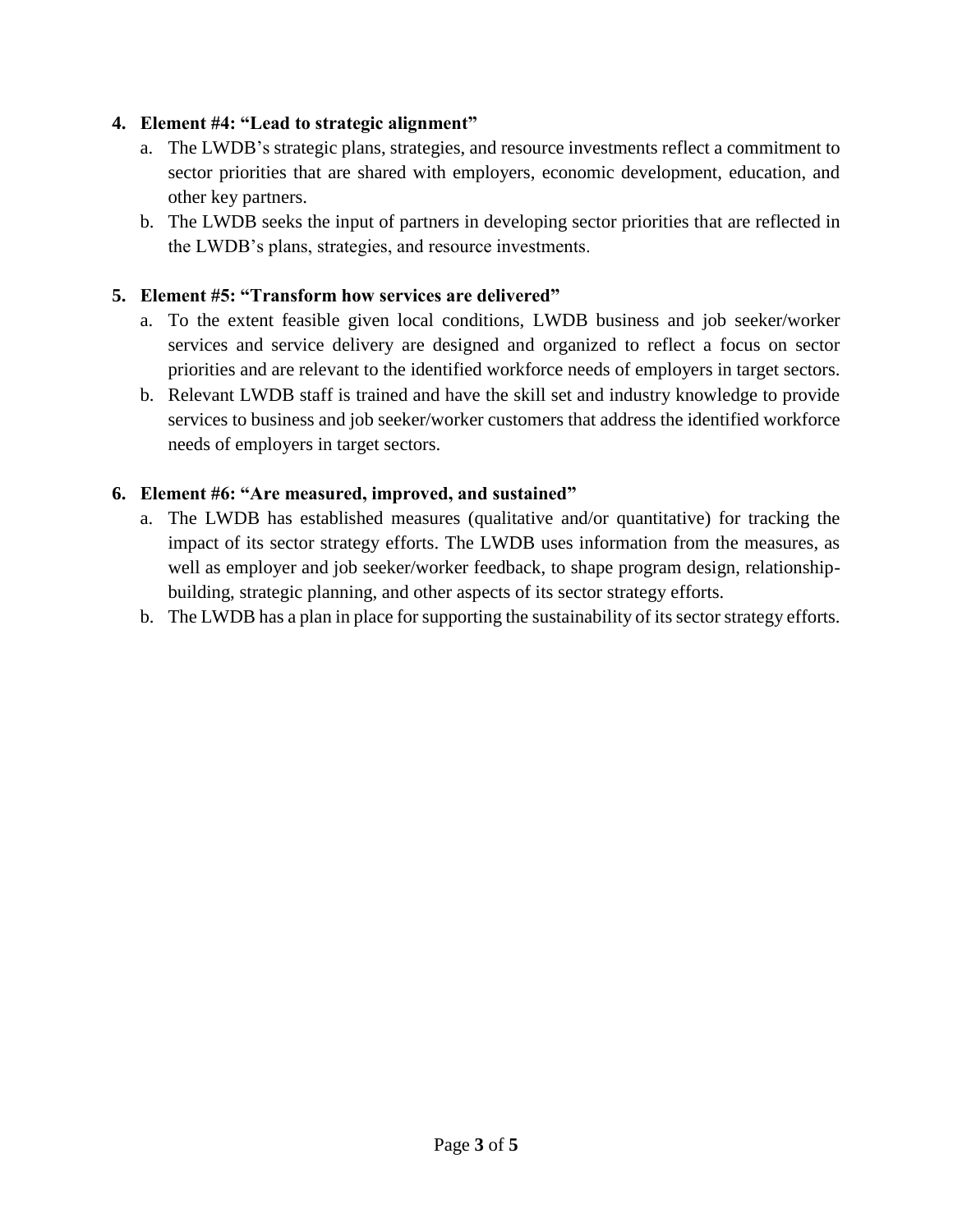# **WIOA Sector Strategies Resource Links**

| <b>Resource</b>  |                                                                                                                                                      | <b>Agency/Program</b>                                               | <b>URL</b> or Link                                                                                                                                                     |
|------------------|------------------------------------------------------------------------------------------------------------------------------------------------------|---------------------------------------------------------------------|------------------------------------------------------------------------------------------------------------------------------------------------------------------------|
| 1.               | Final Report on Task #3,<br>Recommendations for<br><b>Career Center Certification</b><br><b>Standards Related to Sector</b><br><b>Strategies</b>     | CareerSource Florida                                                | http:/www.floridajobs.org/docs/default-<br>source/office-of-workforce-services/csf-ss-phase-<br>2-task-3-certiftn-stds-recs-final-<br>rpt_20180411.pdf?sfvrsn=2        |
| 2.               | <b>Sector Strategies</b>                                                                                                                             | Code of Federal<br><b>Regulations (CFR)</b><br>Title 20 CFR 678.435 | https://www.govregs.com/regulations/title20_chap<br>terV_part678_subpartB_section678.435                                                                               |
| 3.               | Florida Research and<br><b>Economic Information</b><br>Database Application                                                                          | Florida Department<br>of Economic<br>Opportunity                    | https://freida.labormarketinfo.com/vosnet/guesttyp<br>$e.$ aspx?1=1                                                                                                    |
| $\overline{4}$ . | <b>Bureau of Labor Statistics</b>                                                                                                                    | <b>United States</b><br>Department of Labor                         | <b>Occupational Employment Statistics and Wages</b>                                                                                                                    |
| 5.               | <b>Bureau of Workforce</b><br><b>Statistics</b>                                                                                                      | Department of<br>Economic<br>Opportunity                            | <b>Local Targeted Occupations List</b>                                                                                                                                 |
| 6.               | Sector Strategies &<br>Economic Data Analysis                                                                                                        | Maher & Maher                                                       | https://www.mahernet.com/blog/category/sector-<br>strategies-economic-data-analysis                                                                                    |
| 7.               | Using Sector Strategies and<br><b>Industry Focus Groups to</b><br><b>Support Local Businesses</b>                                                    | <b>Workforce GPS</b>                                                | https://ion.workforcegps.org/resources/2015/09/18<br>/16/09/Sector_Strategies_and-<br><b>Industry_Focus_Groups</b><br>Note: This resource includes multiple documents. |
| 8.               | When Career Pathways and<br>Sector Strategies Collide:<br>The Road Gets Better                                                                       | <b>Workforce GPS</b>                                                | https://www.workforcegps.org/events/2016/04/19/<br>13/25/When Career Pathways and Sector Strate<br>gies Collide-The Road Gets Better                                   |
| 9.               | Sector Partnership Policy<br>50-State Scan                                                                                                           | <b>National Skills</b><br>Coalition                                 | https://www.nationalskillscoalition.org/resources/p<br>ublications/file/Sector-Partnership-Scan-1.pdf                                                                  |
| 10.              | Skills in the States: Sector<br>Partnership Policy Toolkit                                                                                           | <b>National Skills</b><br>Coalition                                 | https://www.nationalskillscoalition.org/resources/p<br>ublications/file/Final-Sector-Partnership-Policy-<br>Toolkit-1.pdf                                              |
| 11.              | Promoting the Adoption of<br>Sector Strategies by<br>Workforce Development<br>Boards Under the<br>Workforce Innovation and<br><b>Opportunity Act</b> | RMC: Ray Marshall<br>Center for the Study<br>of Human Resources     | https://raymarshallcenter.org/files/2017/05/Sector_<br>Strategy_Final_Report_March_2017.pdf                                                                            |
| 12.              | Job Market and Labor<br>Force, Sector Strategies                                                                                                     | Urban Wire                                                          | https://www.urban.org/urban-wire/supporting-<br>sector-strategies-through-collaboration-between-<br>state-workforce-and-economic-development                           |